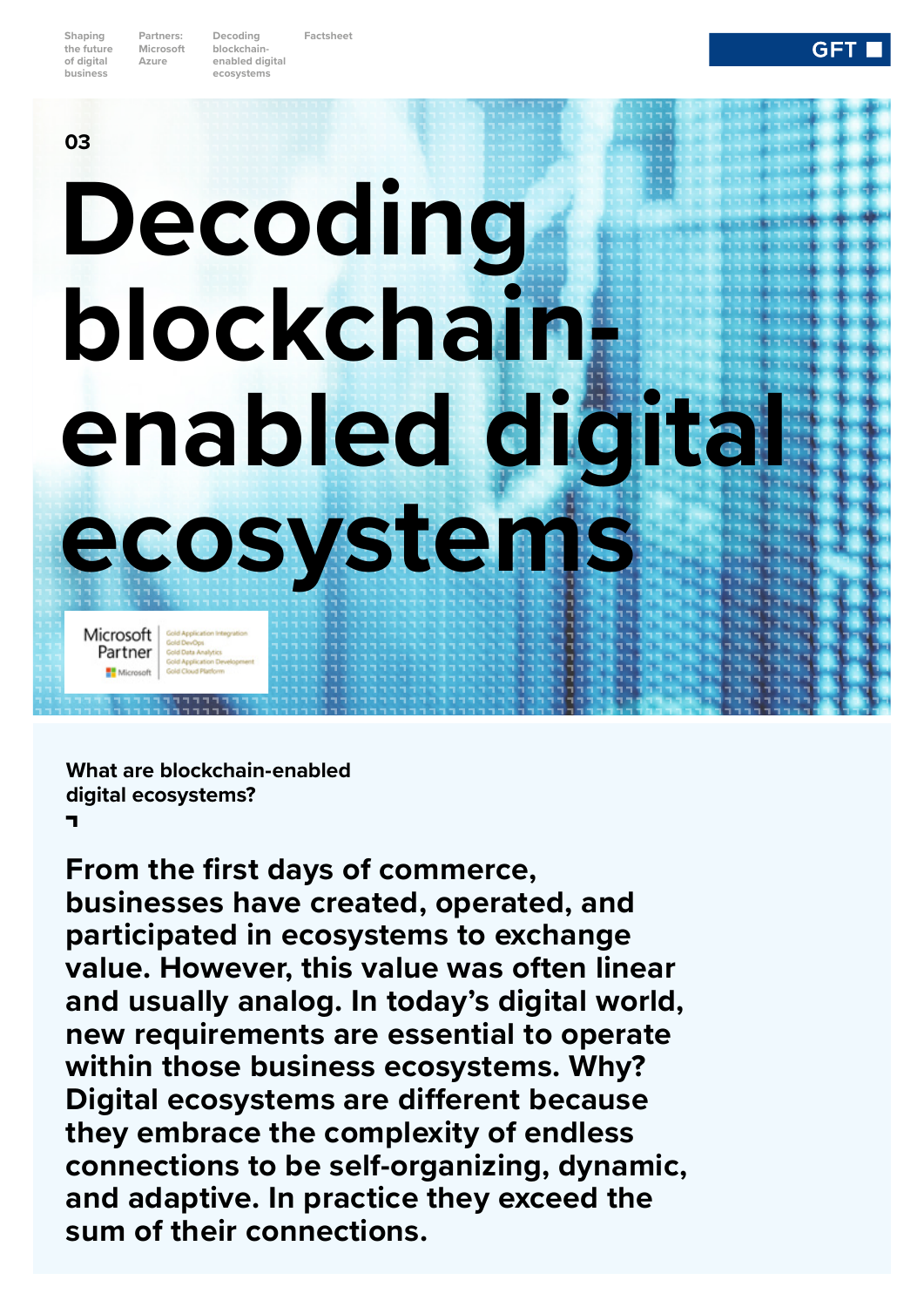**Shaping the future of digital business**

**Partners: Microsoft Azure**

**Decoding blockchainenabled digital ecosystems**

**Factsheet**

#### **Why ecosystems are vital to your digital transformation A**

Examples of digital ecosystems include platforms like Uber and Airbnb. These show the reinvention of existing business models into a multi-sided platform business. This model is so pervasive it's reflected in the top 10 companies worldwide based on market capitalization. Shifting to this rapidly growing digital space is becoming a key requirement to continue to deliver value with existing and new business models. Implementing a digital ecosystem with digital technologies like blockchain, artificial intelligence, IoT, and 5G fundamentally enables the redefinition of customers, value, and creating new ways to exchange that value. Blockchain is being used by many leading organizations to aid the adoption of digital ecosystems.

Blockchain provides compelling capabilities that enable the interaction between people and things that may – in time – render existing models either ineffective or obsolete.



#### **Two-sided linear business ecosystem**

**Multi-sided platform digital ecosystem**

#### **Blockchain-enabled digital ecosystems defined A**

A blockchain-enabled digital ecosystem is a value network that harnesses the unique capabilities of blockchain such as: data self-sovereignty, tamper-resistant data, peer-to-peer data collaboration, and distributed governance.

| <b>SELF-SOVEREIGN</b><br><b>DATA</b>                                | <b>TAMPER-</b><br><b>RESISTANT DATA</b>                                                                                                                   | <b>PEER TO PEER</b><br><b>DATA</b><br><b>COLLABORATION</b>                                                                                              | <b>DISTRIBUTED</b><br><b>GOVERNANCE</b>                                                                                        | <b>DIGITALIZATION</b><br><b>OF BUSINESS</b>                                                                                                                          |
|---------------------------------------------------------------------|-----------------------------------------------------------------------------------------------------------------------------------------------------------|---------------------------------------------------------------------------------------------------------------------------------------------------------|--------------------------------------------------------------------------------------------------------------------------------|----------------------------------------------------------------------------------------------------------------------------------------------------------------------|
| ■ Self-sovereign<br>identity<br>Data confidentiality<br>and privacy | Cryptographically<br>signed<br><b>I</b> Irrevocable<br>transactional<br>records<br>Data hashing<br>Zero knowledge<br>proofs<br>■ Anonymization of<br>data | ■ Shared ecosystem<br>DB<br>Common data<br>$\blacksquare$<br>exchange and<br>standards<br>Interoperability<br>Availability<br>Quality and<br>robustness | Distributed<br>business terms and<br>condiitions (T&C)<br>Smart contracts<br>Decentralized<br>autonomous<br>organization (DAO) | Tokenization of<br>$\blacksquare$<br>assets<br>Digital twins<br>Decentralized<br>$\blacksquare$<br>solutions (DApps)<br>Decentralized<br>$\blacksquare$<br>consensus |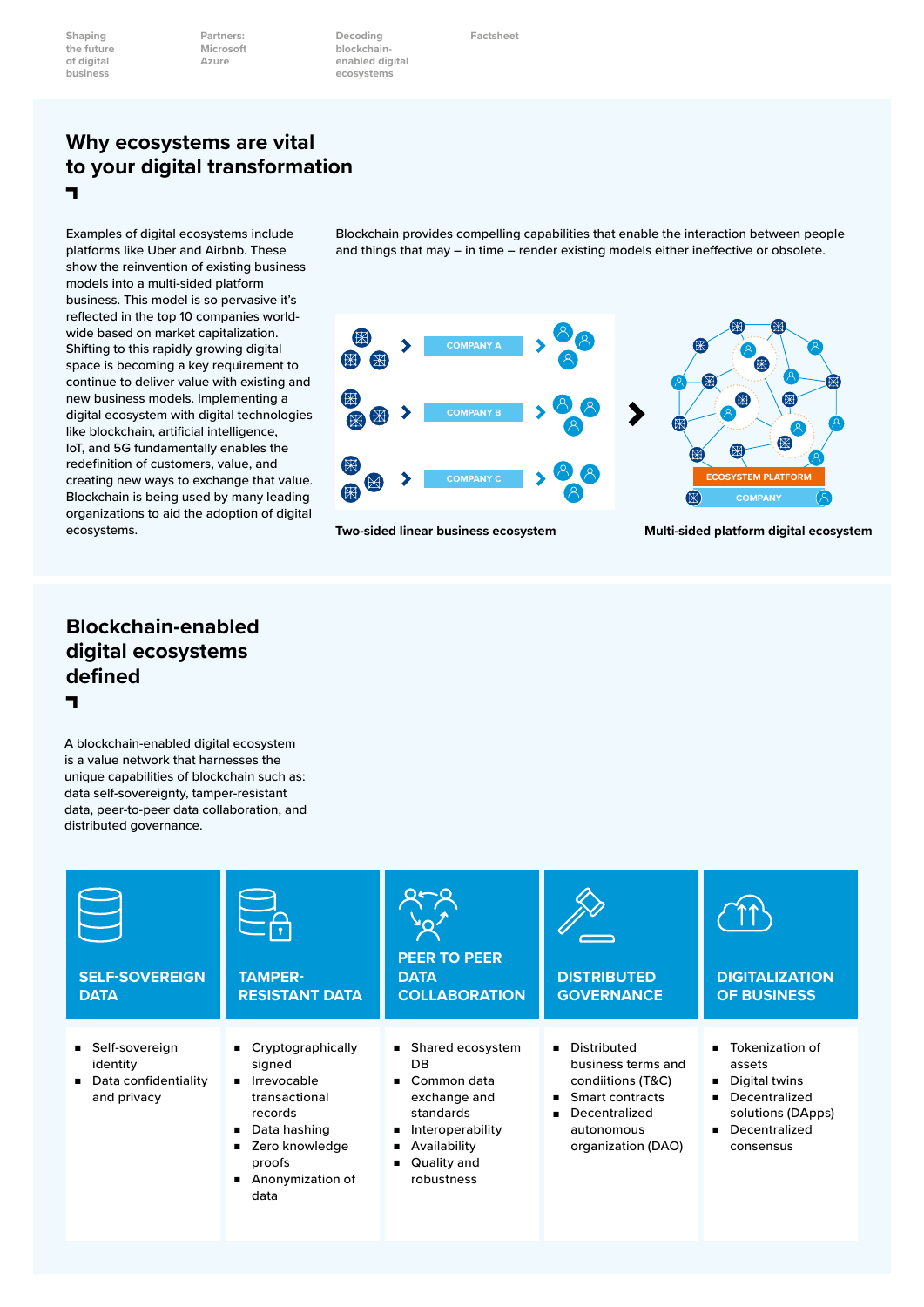## **Digital Ecosystems Framework A**

Using the Microsoft Digital Ecosystems Framework offers a frame of reference to describe an existing ecosystem or be the basis for creating a new one. Each aspect of the framework provides a common model for effectively architecting your digital ecosystem.

These blockchain-enabled digital ecosystems are being created across most industries. Recently, GE Aviation's Digital Group (GEAD) noted that a blockchain-enabled ecosystem has unique qualities that would help the company address inefficiencies, potential fraud, regulatory compliance, and utilization of aircraft engine parts. A recent article in Strategy + Business revealed that using blockchain in the aviation industry could boost industry revenue by as much

as 4 percent annually, or USD 40 billion, according to PwC analysis. Analysts also found that it could reduce maintenance, repair and overhaul costs by about 5 percent annually (USD3.5 billion).

Ultimately, GEAD designed a blockchain-enabled ecosystem platform to enable trustworthy transactions across the entire aviation industry. Now there is transparency throughout the aviation supply chain, and any GEAD partner can track and audit their products along the supply chain. The solution also provides customers with the ability to authenticate the quality of products. Control of the supply chain has been tightened, reducing the incidence of counterfeit products.